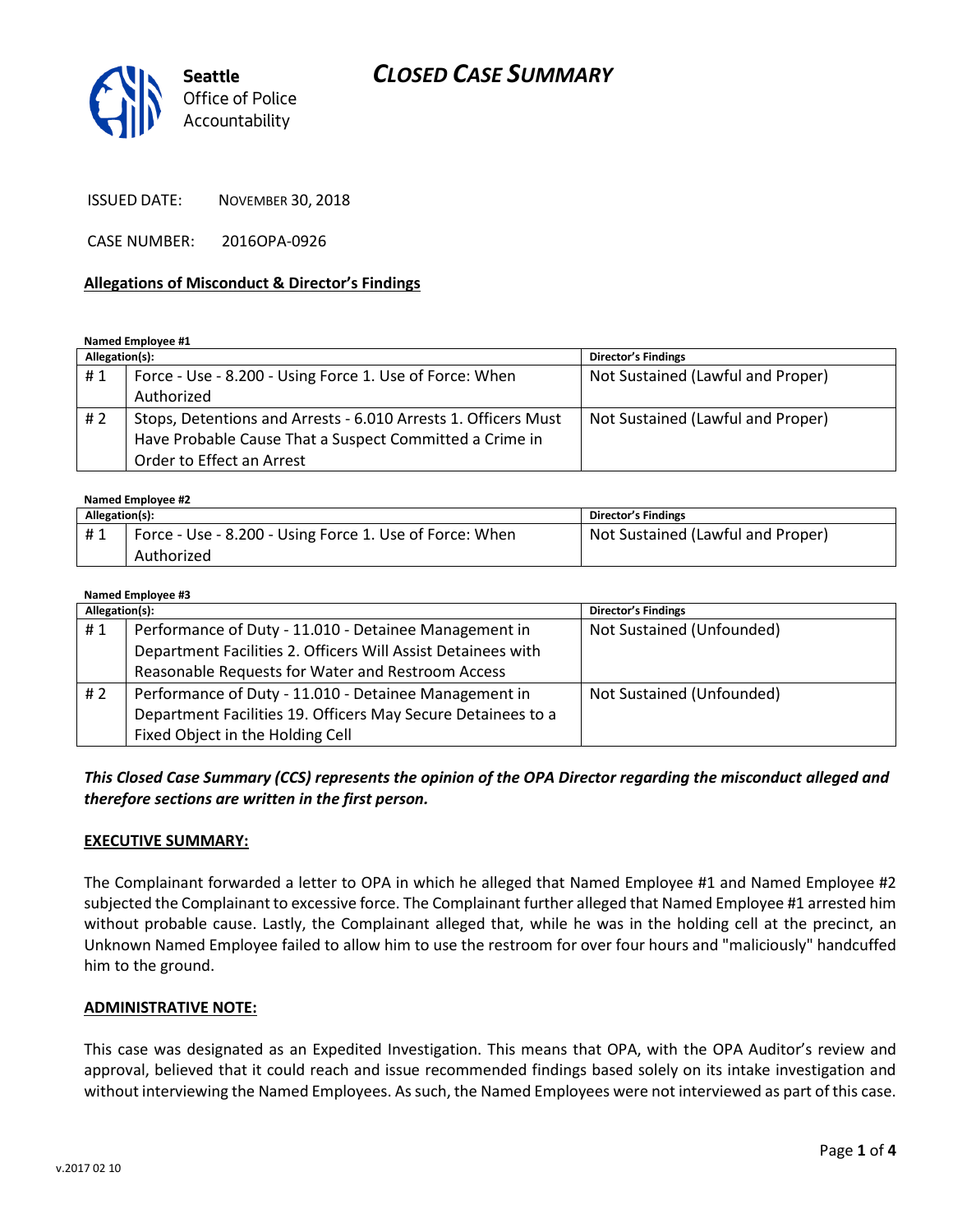# *CLOSE CASE SUMMARY*



OPA CASE NUMBER:

This case was not submitted to the OPA Auditor for review until after the 180-day deadline had expired. The Auditor then twice requested more investigation and that additional work was not completed due to heavy workloads. As such, the Director's Certification Memo in this case was not completed within the 180-day timeline set forth in the Collective Bargaining Agreement between the City of Seattle and SPOG.

#### **ANALYSIS AND CONCLUSIONS:**

### **Named Employee #1 - Allegation #1** *Force - Use - 8.200 - Using Force 1. Use of Force: When Authorized*

The Complainant was arrested in connection with his threats to "shoot up" Rainier High School. He was alleged to be targeting his ex-girlfriend and his son. Officers were flagged down by high school students who told the officers that the Complainant had asked them whether the school had a metal detector. Named Employee #1 (NE#1) responded to the school and spoke with the school security officer, who gave NE#1 a photo of the Complainant. NE#1 then located the Complainant entering a nearby community center. NE#1 then made contact with the Complainant who, at the time, was wearing latex gloves. NE#1 reported his belief that this could be a potential active shooter situation. Named Employee #2 (NE#2), as well as another officer, came to the scene and assisted NE#1 in taking the subject into custody. The Complainant resisted the officers' attempts to do so and, at that time, NE#2 recovered a handgun from the Complainant's waistband. NE#1 and NE#2 then took the Complainant down to the ground. While on the ground, the Complainant punched and bit NE#1. NE#1 and NE#2 used force, including punches and baton strikes, to stop the Complainant's assaultive behavior and to get him under control. The baton strikes were to the Complainant's torso. Once the Complainant was in custody, the force ceased.

The Complainant later alleged that the Named Employees subjected him to excessive force during his arrest and then again when he was "maliciously" handcuffed to the ground while at the precinct.

SPD Policy 8.200(1) requires that force used by officers be reasonable, necessary and proportional. Whether force is reasonable depends "on the totality of the circumstances" known to the officers at the time of the force and must be balanced against "the rights of the subject, in light of the circumstances surrounding the event." (SPD Policy 8.200(1).) The policy lists a number of factors that should be weighed when evaluating reasonableness. (*See id*.) Force is necessary where "no reasonably effective alternative appears to exist, and only then to the degree which is reasonable to effect a lawful purpose." (*Id*.) Lastly, the force used must be proportional to the threat posed to the officer. (*Id*.)

With regard to the force that was used at the outset, I find that it was consistent with policy. First, the force was reasonable. The officers believed that the Complainant was planning a school shooting, he was armed, and he physically fought the officers when they attempted to take him into custody, at one point assaulting NE#1. As such, it was appropriate to use force to place him under arrest and to eliminate the threat of further injury. Moreover, the force was also necessary as there was no reasonable alternative to the force at the time and because the force was needed to effectuate the officers' lawful purpose. Lastly, the force used, punches and baton strikes, was proportional to the threat posed by the Complainant. Indeed, NE#1 suffered multiple injuries from the incident and, had a sufficient level of force not been used, both he and the other involved officers could have been further harmed. Notably, after the Complaint was secured in custody, the officers modulated their force.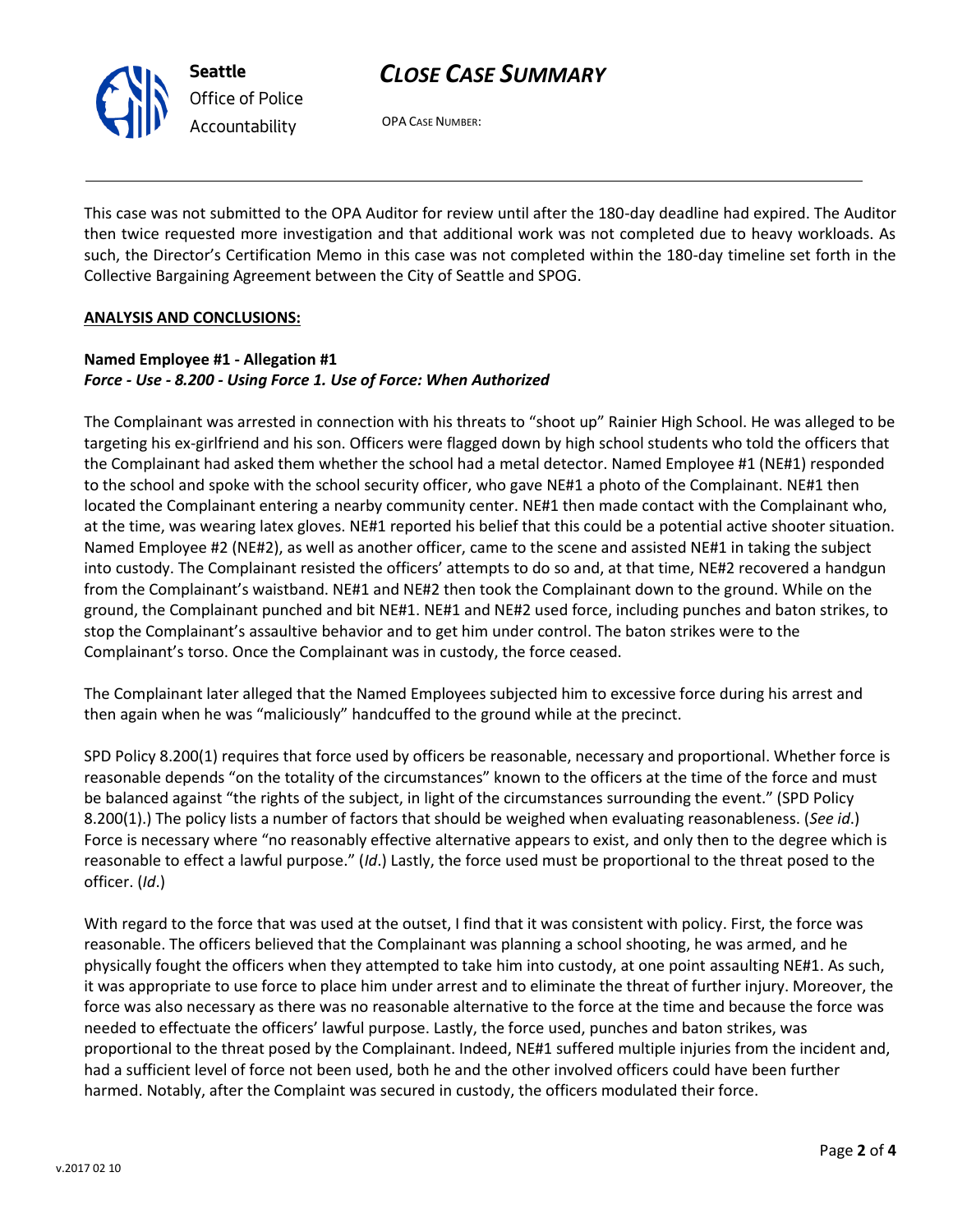

## *CLOSE CASE SUMMARY*

OPA CASE NUMBER:

With regard to the Complainant's allegation that he was "maliciously" handcuffed to the floor of the holding cell, I find no evidence in the record supporting that this occurred.

For the above reasons, I recommend that this allegation be Not Sustained – Lawful and Proper as against both NE#1 and NE#2.

Recommended Finding: **Not Sustained (Lawful and Proper)**

### **Named Employee #1 - Allegation #2** *Stops, Detentions and Arrests - 6.010 Arrests 1. Officers Must Have Probable Cause That a Suspect Committed a Crime in Order to Effect an Arrest*

SPD Policy 6.010-POL-1 requires that officers have probable cause to believe that a suspect committed a crime when effectuating an arrest. Stated differently, where an arrest is not supported by probable cause, it violates law and Department policy.

As discussed above, there was abundant probable cause for the arrest of the Complainant. The officers believed that he was a potential active shooter and, in fact, he was armed at the time he was detained. For these reasons, I recommend that this allegation be Not Sustained – Lawful and Proper.

Recommended Finding: **Not Sustained (Lawful and Proper)**

### **Named Employee #2 - Allegation #1** *Force - Use - 8.200 - Using Force 1. Use of Force: When Authorized*

For the same reasons as stated above (*see* Named Employee #2, Allegation #1), I recommend that this allegation be Not Sustained – Lawful and Proper.

Recommended Finding: **Not Sustained (Lawful and Proper)**

### **Named Employee #3 - Allegation #1**

### *Performance of Duty - 11.010 - Detainee Management in Department Facilities 2. Officers Will Assist Detainees with Reasonable Requests for Water and Restroom Access*

SPD Policy 11.010-POL-2 concerns detainee management in Department facilities. Specifically, the policy states that officers will assist detainees with reasonable requests for water and restroom access.

The Complainant stated that he requested bathroom access but that an unknown officer refused to allow him to do so for four hours.

Based on OPA's review of the record, there was no evidence supporting that the Complainant was refused bathroom access. Moreover, OPA could not identify who, if anyone, was the Named Employee that allegedly did not allow him to use the bathroom. As such, I recommend that this allegation be Not Sustained – Unfounded.